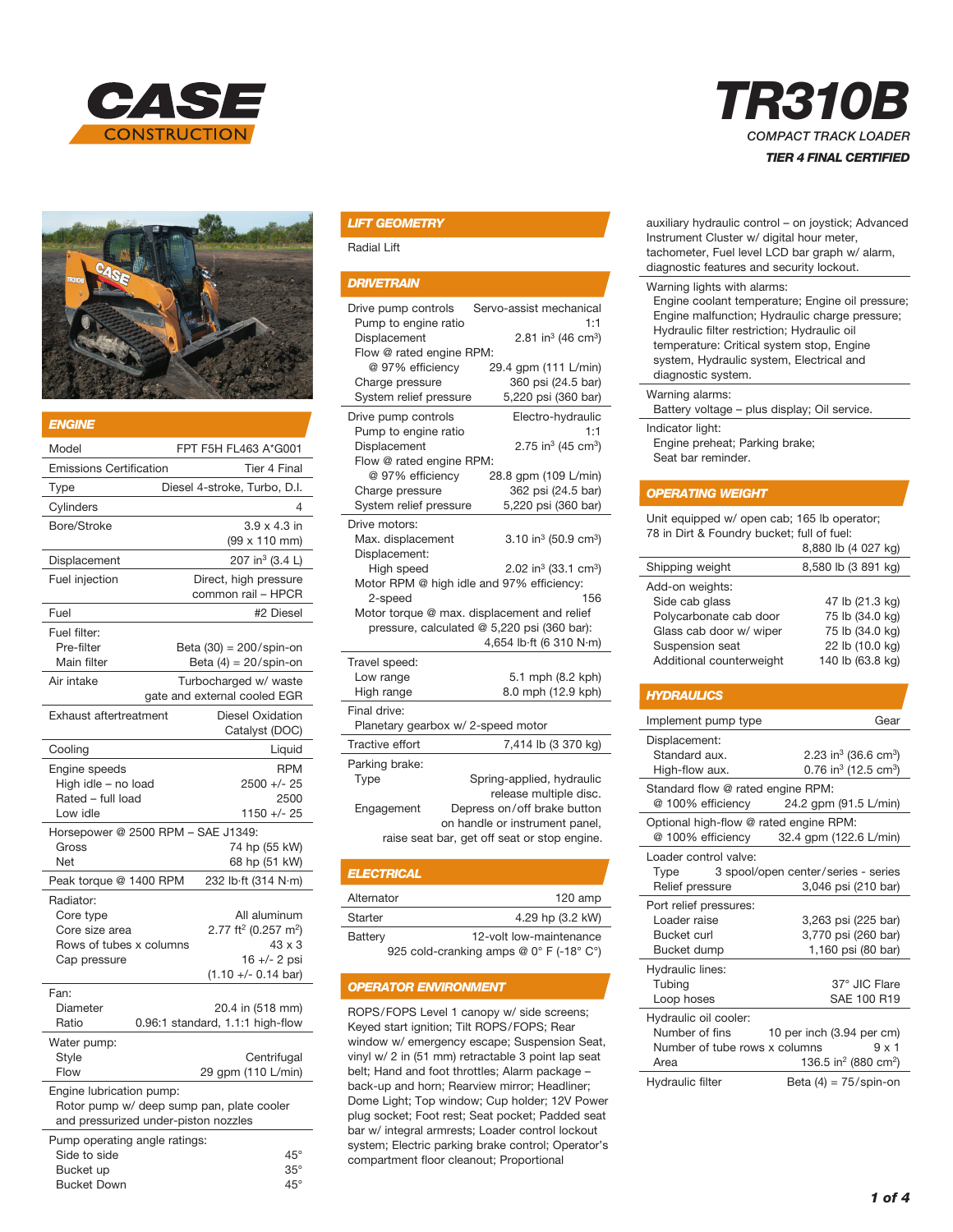| <b>PERFO</b>                 |
|------------------------------|
| 19.5 gal (73.8 L)<br>Rated o |
| 35% c<br>8.9 qt (8.5 L)      |
| 50% o                        |
| w/ add<br>5.3 gal (20.0 L)   |
| Tipping<br>10 gal (38.1 L)   |
| <b>Breako</b>                |
| <b>Bucke</b><br>Lift cy      |
|                              |
| Cycle ti<br>Raise            |
| Lower                        |
| Dump                         |
| Roll b                       |
| NOTE: *                      |
|                              |
|                              |
|                              |
|                              |
| O                            |
|                              |
|                              |
|                              |
|                              |
| 00000                        |
|                              |
|                              |
|                              |
|                              |
|                              |
|                              |

## **RMANCE SPECS**

| Rated operating capacity – ROC*:<br>35% of tipping load | 2,170 lb (984 kg)   |  |
|---------------------------------------------------------|---------------------|--|
| 50% of tipping load                                     | 3,100 lb (1 406 kg) |  |
| w/ additional counterweight 3,200 lb (1 451 kg)         |                     |  |
| Tipping load*                                           | 6,200 lb (2 810 kg) |  |
| Breakout forces $@3,150$ psi (217 bar)*:                |                     |  |
| <b>Bucket cylinders</b>                                 | 8,680 lb (38.6 kN)  |  |
| Lift cylinders – hydraulic limit 6,440 lb (29.0 kN)     |                     |  |
| Cycle times:                                            |                     |  |
| Raise                                                   | $4.3 \text{ sec}$   |  |
| Lower                                                   | 2.6 <sub>sec</sub>  |  |
| Dump                                                    | 2.3 <sub>sec</sub>  |  |
| Roll back                                               | 1.9 sec             |  |

NOTE: \*Measured using 78 in (1.98 m) foundry/ excavating bucket.



Line drawings are for illustrative purpose only and may not be exact representation of unit.

 $-$  F

 $E =$ 

## *DIMENSIONS*

| A. Overall operating height:                                              |                           |
|---------------------------------------------------------------------------|---------------------------|
| with foundry/excavating bucket                                            | 155.6 in (3.95 m)         |
| with low profile bucket                                                   | 159.8 in (4.06 m)         |
| with low profile extended bucket                                          | 164.6 in (4.18 m)         |
| Height to:                                                                |                           |
| <b>B.</b> Bucket hinge pin                                                | 125.1 in (3.18 m)         |
| C. Top of ROPS                                                            | 78.7 in (2.00 m)          |
| <b>D.</b> Bottom of level bucket, fully raised                            | 117.1 in (2.98 m)         |
| Overall length:                                                           |                           |
| E. without attachment with coupler                                        | 104.8 in (2.66 m)         |
| F. with foundry/excavating bucket on ground                               | 129.1 in (3.28 m)         |
| with low profile bucket                                                   | 133.4 in (3.39 m)         |
| with low profile extended bucket                                          | 138.3 in (3.51 m)         |
| G. Maximum dump angle                                                     | $38.1^\circ$              |
| H. Dump height:                                                           |                           |
| with foundry/excavating bucket                                            | 100.6 in (2.56 m) @ 38.1° |
| with low profile bucket                                                   | 98.0 in (2.49 m) @ 38.1°  |
| I. Dump reach at maximum height with low profile bucket                   | 25.6 in (0.65 m) @ 38.1°  |
| Maximum attachment rollback:                                              |                           |
| J. Bucket on ground                                                       | $31.0^\circ$              |
| K. Bucket at full height                                                  | $99.9^\circ$              |
| L. Track on ground                                                        | 55.9 in (1.42 m)          |
| M. Ground clearance - bottom of belly pan                                 | 8.0 in (0.20 m)           |
| N. Angle of departure                                                     | $32.0^\circ$              |
| Clearance circle:                                                         |                           |
| <b>O.</b> without bucket                                                  | 52.3 in (1.35 m)          |
| <b>P.</b> with 78 in (1.98 m) foundry/excavating bucket in carry position | 83.5 in (21.2 m)          |
| with 78 in (1.98 m) low profile bucket on ground                          | 87.3 in (2.22 m)          |
| with 78 in (1.98 m) extended low profile on ground                        | 91.7 in (2.33 m)          |
| Q. Clearance circle rear                                                  | 59.9 in (1.52 m)          |
| <b>R.</b> Track gauge                                                     | 58.5 in (1.49 m)          |
| <b>S.</b> Over the track width                                            | 74.3 in (1.89 m)          |
|                                                                           |                           |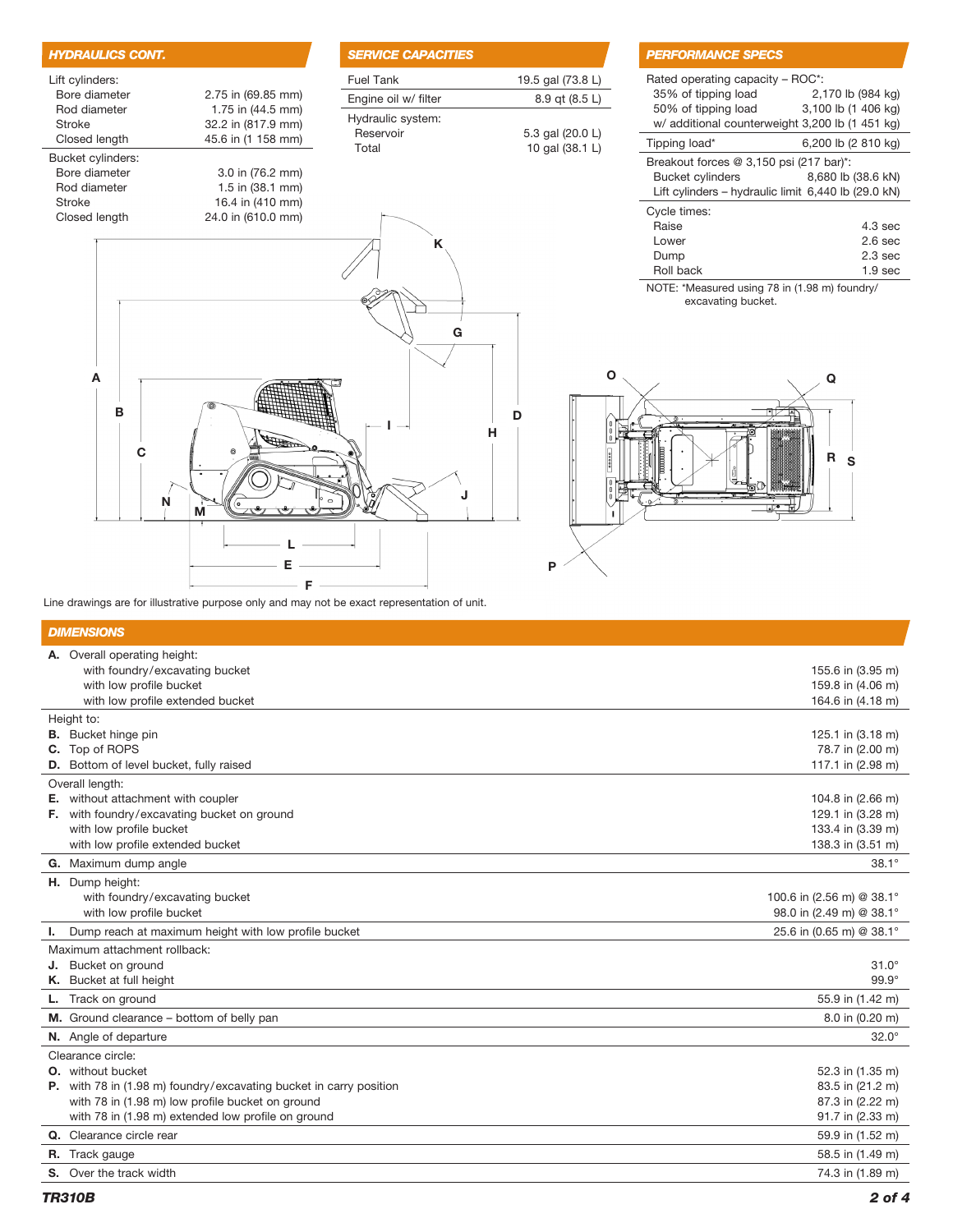| <b>TRACK SELECTION</b> |                                                |                        |                               |
|------------------------|------------------------------------------------|------------------------|-------------------------------|
| Type                   | Area                                           | <b>Ground Pressure</b> | <b>Width to Outside Track</b> |
| 15.75 in (400 mm)      | $1.760$ in <sup>2</sup> (1.13 m <sup>2</sup> ) | 5.0 psi (34.5 kPa)     | 74.3 in (1.89 m)              |

| <b>OPTIONAL BUCKETS</b>                 |                |                 |                                             |
|-----------------------------------------|----------------|-----------------|---------------------------------------------|
| <b>Type</b>                             | Width          | Weight          | <b>Heaped Capacity</b>                      |
| Dirt & Foundry                          | 72 in (1.83 m) | 420 lb (190 kg) | 16.2 ft <sup>3</sup> (0.46 m <sup>3</sup> ) |
|                                         | 78 in (1.98 m) | 440 lb (200 kg) | 17.7 ft <sup>3</sup> (0.50 m <sup>3</sup> ) |
| Low Profile                             | 72 in (1.83 m) | 480 lb (218 kg) | 14.8 ft <sup>3</sup> (0.42 m <sup>3</sup> ) |
| Low Profile Extended                    | 72 in (1.83 m) | 510 lb (232 kg) | 17.7 ft <sup>3</sup> (0.50 m <sup>3</sup> ) |
|                                         | 78 in (1.98 m) | 540 lb (245 kg) | 19.1 ft <sup>3</sup> (0.54 m <sup>3</sup> ) |
|                                         | 84 in (2.13 m) | 575 lb (262 kg) | 20.5 ft <sup>3</sup> (0.58 m <sup>3</sup> ) |
| Light Material                          | 72 in (1.83 m) | 475 lb (216 kg) | 23.3 ft <sup>3</sup> (0.66 m <sup>3</sup> ) |
|                                         | 84 in (2.13 m) | 540 lb (245 kg) | 27.5 ft <sup>3</sup> (0.78 m <sup>3</sup> ) |
| Manure & Slurry                         | 72 in (1.83 m) | 480 lb (218 kg) | 19.1 ft <sup>3</sup> (0.54 m <sup>3</sup> ) |
| Heavy-Duty                              | 72 in (1.83 m) | 510 lb (230 kg) | 14.1 ft <sup>3</sup> (0.40 m <sup>3</sup> ) |
|                                         | 78 in (1.98 m) | 530 lb (240 kg) | 15.5 ft <sup>3</sup> (0.44 m <sup>3</sup> ) |
|                                         | 84 in (2.13 m) | 550 lb (250 kg) | 17.0 ft <sup>3</sup> (0.48 m <sup>3</sup> ) |
| Heavy-Duty Extended with SmartFit Teeth | 72 in (1.83 m) | 667 lb (303 kg) | 17.4 ft <sup>3</sup> (0.49 m <sup>3</sup> ) |
|                                         | 78 in (1.98 m) | 697 lb (316 kg) | 18.9 ft <sup>3</sup> (0.54 m <sup>3</sup> ) |
|                                         | 84 in (2.13 m) | 728 lb (330 kg) | 20.5 ft <sup>3</sup> (0.58 m <sup>3</sup> ) |

## *STANDARD EQUIPMENT*

*OPERATOR ENVIRONMENT*

See page 1

#### *ENGINE*

FPT F5H FL463 A\*G001 207 CID (3.4 L) Turbo Tier 4 Final Certified Diesel Oxidation Catalyst (DOC) High Pressure Common Rail (HPCR) fuel injection Horsepower: Gross: 74 hp (55 kW) Net: 68 hp (51 kW) Peak torque: 232 lb·ft (314 N·m) 120 amp alternator Dual element air cleaner Organic Acid Technology (OAT) Anti-freeze solution to -34º F Fuel tank - 19.5 gal (U.S.) Over and under radiator and oil cooler 3-stack after cooler/radiator/oil cooler configuration Glow plugs Integral engine oil cooler Fuel filter with water trap 925 CCA 12V battery

Master electrical disconnect

#### *DRIVETRAIN*

2-speed hydrostatic four wheel drive SAHR disc parking brake

## *HYDRAULICS*

Auxiliary hydraulics: @ 3,050 psi (210 bar) – 24.2 gpm (91.5 L/min) 6 micron oil filtration system 3-spool loader control valve Auxiliary hydraulic disconnects, ISO flat-face – connect-under-pressure with case drain Hydraulic circuit pedal lock Auxiliary function lockout override Loader lift lockout override Heavy-duty hydraulic oil cooler Loader arm float position Loader function lockout system

## *LOADER*

Manual attachment coupler Radial lift geometry Loader lift arm support strut SAE operating load: 3,100 lbs Tipping load: 6,200 lbs

## *TRACKS*

Rubber Tracks

## *OTHER STANDARD FEATURES*

Halogen lights - 2 front, 2 side, 2 rear flood Pre-wired for rotating beacon Lockable service access hood Single-point daily servicing Rear tail lights Remote oil drain Remote oil and fuel filters Block heater Debris ingression sealing Mounting points for add-on counterweights